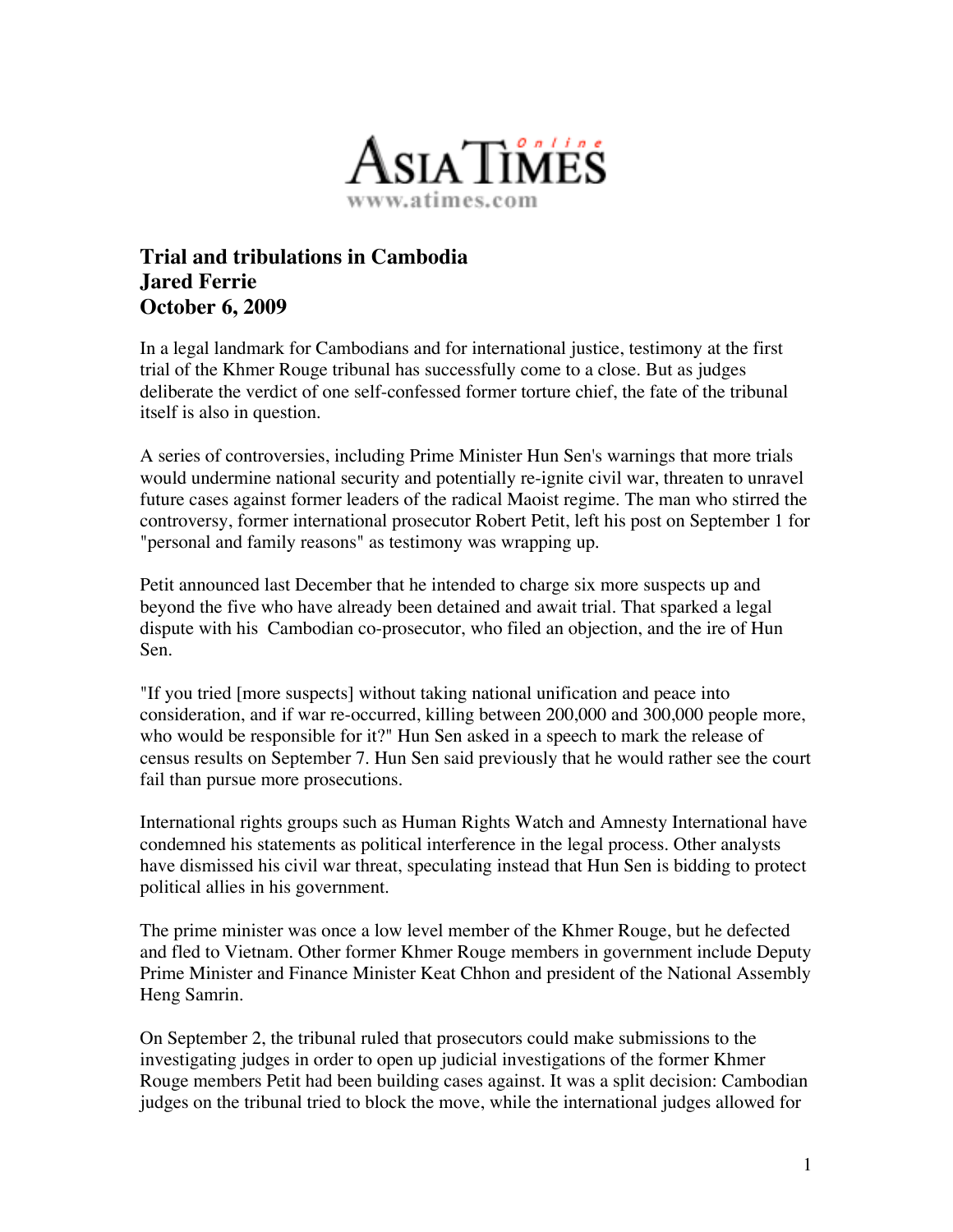Since his political and legal bombshell, Petit has been tight-lipped with the media. But in an interview the day before his departure from Cambodia, he spoke more openly to this correspondent.

"I am unconcerned about any politician's opinion about my work. It's not their job to take that on. It's mine; it's the court's," he said over coffee at Le Royal, the hotel immortalized in the film *The Killing Fields* as the refuge of the last rag-tag band of journalists left in Phnom Penh when the Khmer Rouge took over the city in 1975.

Petit said he hoped the prosecution would continue to pursue charges against six more suspects, in addition to the five who have already been arrested, "without any priorities other than the law and the evidence".

The five former leaders who await or are on trial include: Khieu Samphan, the former Khmer Rouge head of state; Ieng Sary, who held the post of foreign minister; Ieng Thirith, his wife and former minister for social affairs; Nuon Chea, known as "Brother Number Two", who served as deceased Khmer Rouge leader Pol Pot's deputy; and former S-21 prison warden Kaing Guek Eav, better known by his revolutionary name Duch.

The additional six suspects identified by Petit have not been named publicly, but a source familiar with the investigation said they include at least one government official and a retired general. The source also said one of the suspects has already died. The Cambodia Daily newspaper identified him as the Khmer Rouge's former commerce minister, Van Rith, who died in November.

In a 2001 publication, Stephen Heder and Brian Tittemore named seven former Khmer Rouge leaders who they said the strongest cases could be made against. The list included some of these currently facing charges, but the authors also mentioned Meah Mut, a former Khmer Rouge commander, who now serves in an advisory position to the Ministry of Defense. He stands accused of transferring members of his division to the S-21 detention center.

"I believe there's enough evidence to justify prosecuting [the six unnamed suspects] and qualifying them as either senior leaders or the most responsible," said Petit, without referring to specific individuals. "That's my only concern."

## **Legal threats**

He rejected the claim that expanding the scope of the prosecution would spark armed conflict, saying that Cambodians have no wish to return to war after suffering some of the worst atrocities of the 20th century. Petit suggested that if violence were to occur following an arrest, it would most likely be politically orchestrated. "It's not going to happen," he said. "And if something were going to happen, I would question the

it.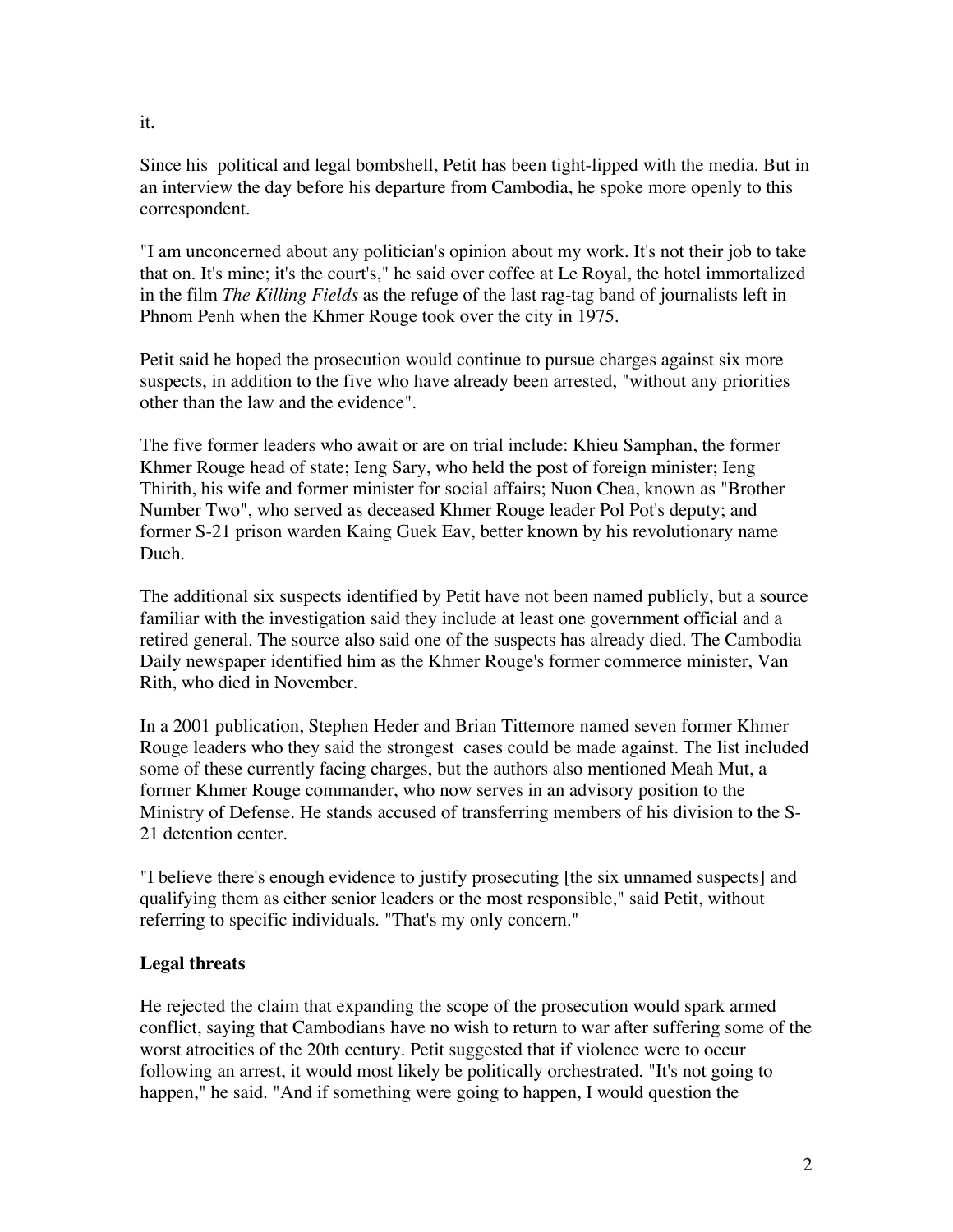genuineness of it."

Hun Sen, who until recently had presided over fast economic growth and relative political stability, seems determined to thwart further prosecutions, judging from his September 7 speech. "I have achieved this work [peace], I will not allow anybody to destroy it," he said.

However the tribunal is in danger of collapse even without political interference. Claims that Cambodian administrative staff at the tribunal were forced to pay kickbacks to superiors in order to acquire and maintain their jobs were made in a United Nations report leaked to the media over two years ago. Yet no one has yet been named or charged for corruption.

The UN and Cambodian government appointed Uth Chhorn in August as an independent counselor, a position created in part to investigate the corruption allegations. But, on September 24, he told reporters that his job is not to resolve corruption charges. Rather, he said he will pass on information provided to him about corrupt practices to senior UN and government officials.

A German parliamentary delegation published a report last November implicating Sean Visoth, the head of the tribunal's administration, in the alleged corruption. He went on sick leave that same month and has not yet returned to work.

As the corruption controversy simmers, and as judges consider the case against the first defendant, Duch, prosecutors are already busy trying to build solid cases against the four suspects remaining to be tried. Those cases promise to be far more complex as Duch is the only one of the original five suspects who has admitted his guilt.

To be sure, it would have been hard for Duch to deny his role in the atrocities carried out by the Khmer Rouge. There are thousands of pages of documentary evidence linking him to the crimes committed at the S-21 prison, where as many as 17,000 people were tortured before being executed.

Under Duch's supervision, meticulous records of interrogation and torture were kept at S-21. While apologizing repeatedly in court to his victims, Duch also said he and his family would have been killed had he not carried out the murders ordered by his Khmer Rouge superiors.

The remaining four suspects, all of whom held much higher ranks, reject accusations that they led a regime that presided over the deaths of at least 1.7 million of its own citizens. All four suspects deny any knowledge of atrocities committed under the Khmer Rouge. Petit however said he was not worried about the cases against them.

"It is true that in general this regime did have secrecy and paranoia as some of its hallmarks. But if you've created that secrecy, if you've created that paranoia, if you've enforced it and made sure it permeates the structure that you're running ... then it doesn't